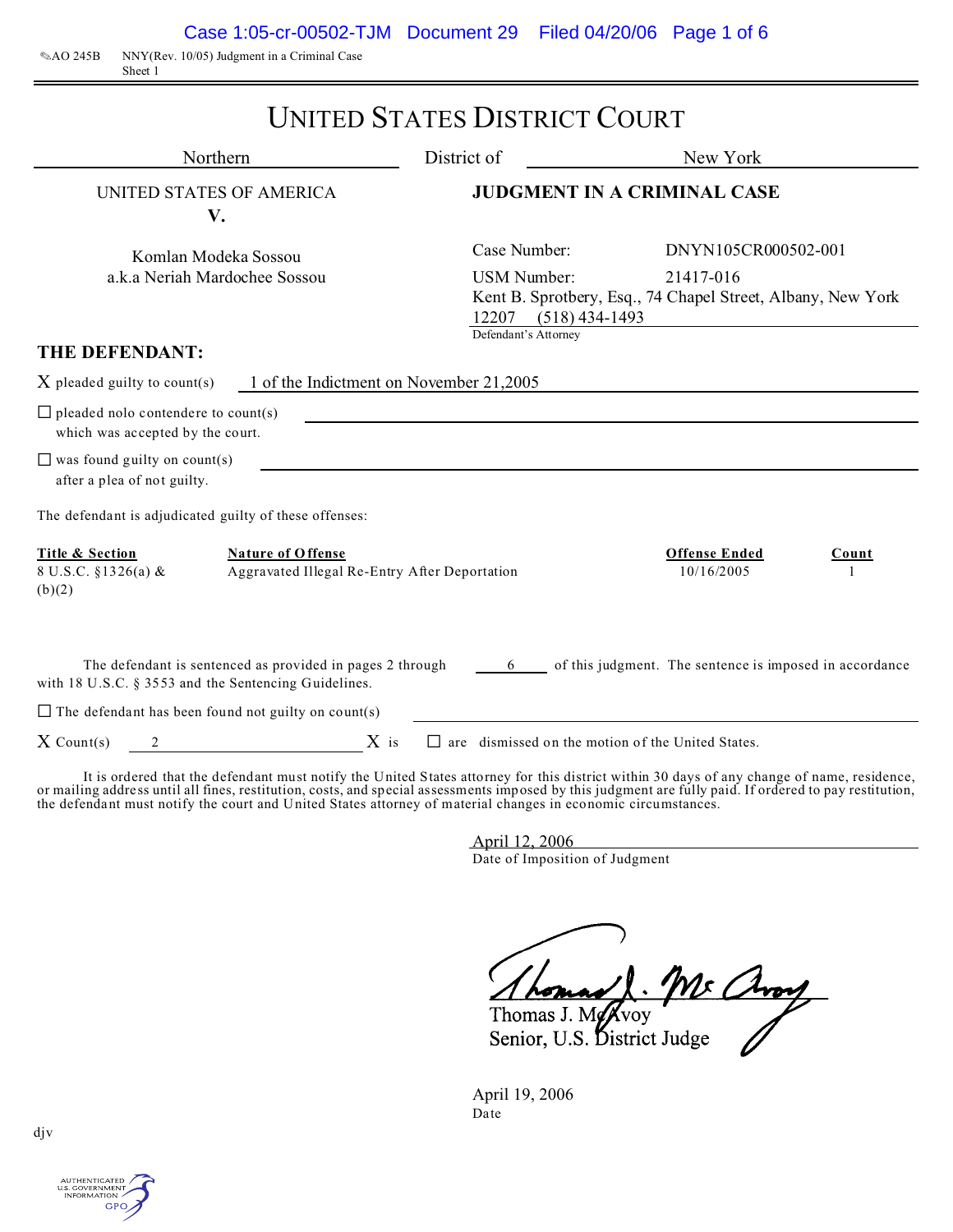AO 245B NNY(Rev. 10/05) Judgment in a Criminal Case Sheet 2 — Imprisonment

| DEFENDANT:          | SOSSOU, Komlan Modeka |
|---------------------|-----------------------|
| <b>CASE NUMBER:</b> | DNYN105CR000502-001   |

## **IMPRISONMENT**

The defendant is hereby committed to the custody of the United States Bureau of Prisons to be imprisoned for a total term of:

#### **10 Months**

 $\Box$  The court makes the following recommendations to the Bureau of Prisons:

X The defendant is remanded to the custody of the United States Marshal.

 $\Box$  The defendant shall surrender to the United States Marshal for this district:

- $\Box$  at  $\Box$  a.m.  $\Box$  p.m. on
- $\Box$  as notified by the United States Marshal.
- $\Box$  The defendant shall surrender for service of sentence at the institution designated by the Bureau of Prisons:
	- $\Box$  before 2 p.m. on
	- $\Box$  as notified by the United States Marshal.
	- $\Box$  as notified by the Probation or Pretrial Services Office.

### **RETURN**

I have executed this judgment as follows:

Defendant delivered on to the contract of the contract of the contract of the contract of the contract of the contract of the contract of the contract of the contract of the contract of the contract of the contract of the

at  $\qquad \qquad$  , with a certified copy of this judgment.

UNITED STATES MARSHAL

Judgment — Page  $\begin{array}{|c} 2 \\ 6 \end{array}$  of 6

 $By \_\_$ 

DEPUTY UNITED STATES MARSHAL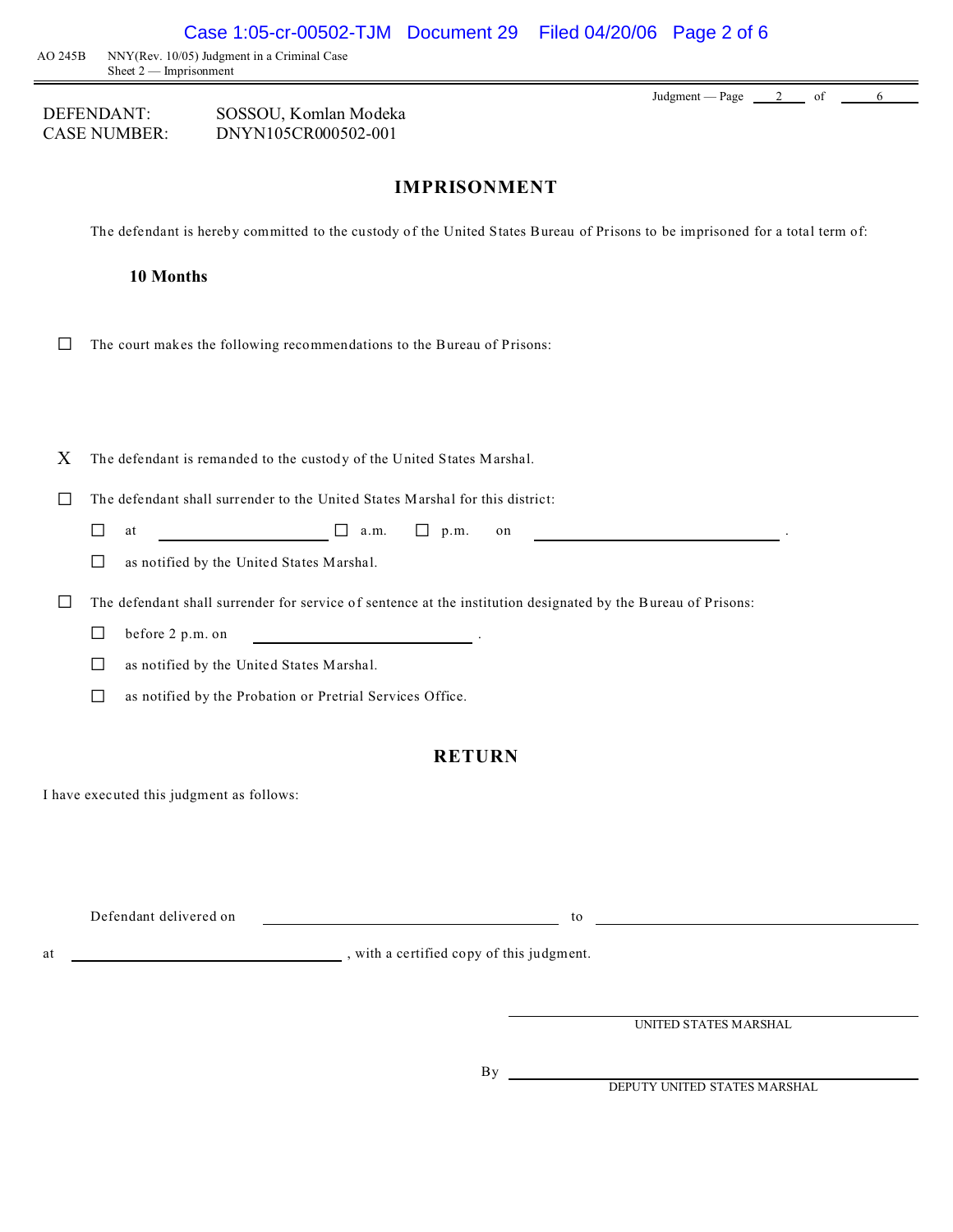AO 245B NNY(Rev. 10/05) Judgment in a Criminal Case Sheet 3 — Supervised Release

DEFENDANT: SOSSOU, Komlan Modeka CASE NUMBER: DNYN105CR000502-001

Judgment—Page  $3$  of 6

## **SUPERVISED RELEASE**

Upon release from imprisonment, the defendant shall be on supervised release for a term of:

#### **3 years**

The defendant must report to the probation office in the district to which the defendant is released within 72 hours of release from the custody of the Bureau of Prisons.

The defendant shall not commit another federal, state or local crime.

The defendant shall not unlawfully possess a controlled substance. The defendant shall refrain from any unlawful use of a controlled substance. The defendant shall submit to one drug test within 15 days of release from imprisonment and at least two periodic drug tests thereafter, as determined by the court.

- $\Box$  The above drug testing condition is suspended, based on the court's determination that the defendant poses a low risk of future substance abuse. (Check, if applicable.)
- x The defendant shall not possess a firearm, destructive device, or any other dangerous weapon.
- x The defendant shall cooperate in the collection of DNA as directed by the probation officer. (Deselect, if inapplicable.)
- $\Box$  The defendant shall register with the state sex offender registration agency in the state where the defendant resides, works, or is a student, as directed by the probation officer. (Check, if applicable.)
- $\Box$  The defendant shall participate in an approved program for domestic violence. (Check, if applicable.)

If this judgment imposes a fine or restitution, it is a condition of supervised release that the defendant pay in accordance with the Schedule of Payments sheet of this judgment.

The defendant must comply with the standard conditions that have been adopted by this court as well as with any additional conditions on the attached page.

### **STANDARD CONDITIONS OF SUPERVISION**

- 1) the defendant shall not leave the judicial district without the permission of the court or probation officer;
- 2) the defendant shall report to the probation officer and shall submit a truthful and complete written report within the first five days of each month;
- 3) the defendant shall answer truthfully all inquiries by the probation officer and follow the instructions of the probation officer;
- 4) the defendant shall support his or her dependents and meet other family responsibilities;
- 5) the defendant shall work regularly at a lawful occupation, unless excused by the probation officer for schooling, training, or other acceptable reasons;
- 6) the defendant shall notify the probation officer at least ten days prior to any change in residence or employment;
- 7) the defendant shall refrain from excessive use of alcohol and shall not purchase, possess, use, distribute, or administer any controlled substance or any paraphernalia related to any controlled substances, except as prescribed by a physician;
- 8) the defendant shall not frequent places where controlled substances are illegally sold, used, distributed, or administered;
- 9) the defendant shall not associate with any persons engaged in criminal activity and shall not associate with any person convicted of a felony, unless granted permission to do so by the probation officer;
- 10) the defendant shall permit a probation officer to visit him or her at any time at home or elsewhere and shall permit confiscation of any contraband observed in plain view of the probation officer;
- 11) the defendant shall notify the probation officer within seventy-two hours of being arrested or questioned by a law enforcement officer;
- 12) the defendant shall not enter into any agreement to act as an informer or a special agent of a law enforcement agency without the permission of the court;
- 13) as directed by the probation officer, the defendant shall notify third parties of risks that may be occasioned by the defendant's criminal record or personal history or characteristics and shall permit the probation officer to make such notifications and to confirm the defendant's compliance with such notification requirement; and
- 14) the defendant shall not possess a firearm, destructive device, or any other dangerous weapon.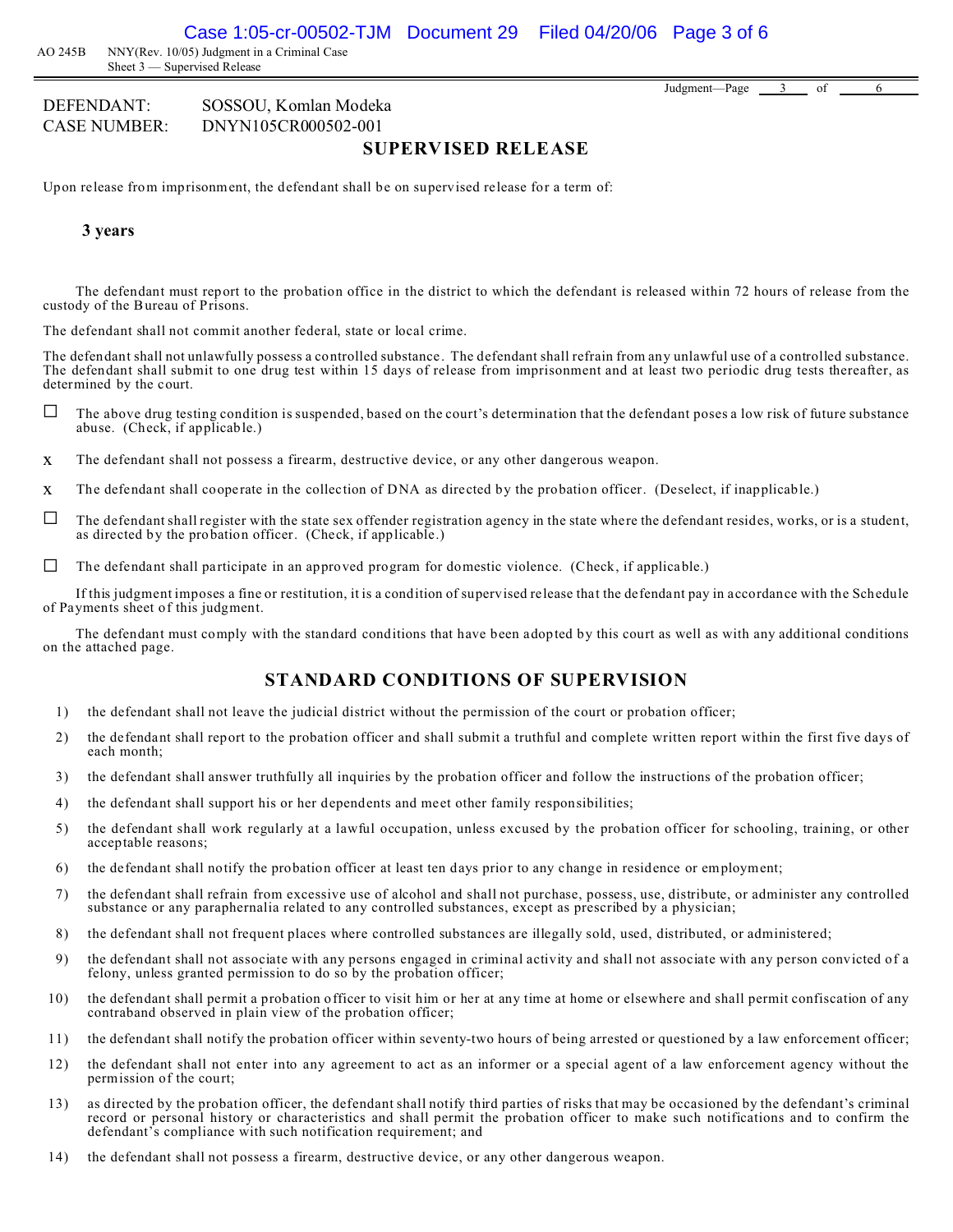DEFENDANT: SOSSOU, Komlan Modeka CASE NUMBER: DNYN105CR000502-001

# **SPECIAL CONDITIONS OF SUPERVISION**

- 1. If the defendant is deported or otherwise leaves the United States**,** the defendant shall not enter or attempt to enter the United States without the permission of the Secretary of Homeland Security. If the defendant re-enters the United States, he shall report to the probation office in the Northern District of New York within 72 hours; and
- 2. The defendant shall report, remain in contact and cooperate with the Bureau of Immigration and Customs Enforcement and the defendant shall fulfill any requirements of U.S. Immigration Law.

# **DEFENDANT'S ACKNOWLEDGMENTOF APPLICABLE CONDITIONS OF SUPERVISION**

Upon a finding of a violation of probation or supervised release, I understand that the court may (1) revoke supervision,  $(2)$  extend the term of supervision, and/or  $(3)$  modify the conditions of supervision.

The conditions of supervision have been read to me. I fully understand the conditions and have been provided a copy of them.

Defendant Date

U.S. Probation Officer/Designated Witness Date

Judgment—Page  $4$  of  $6$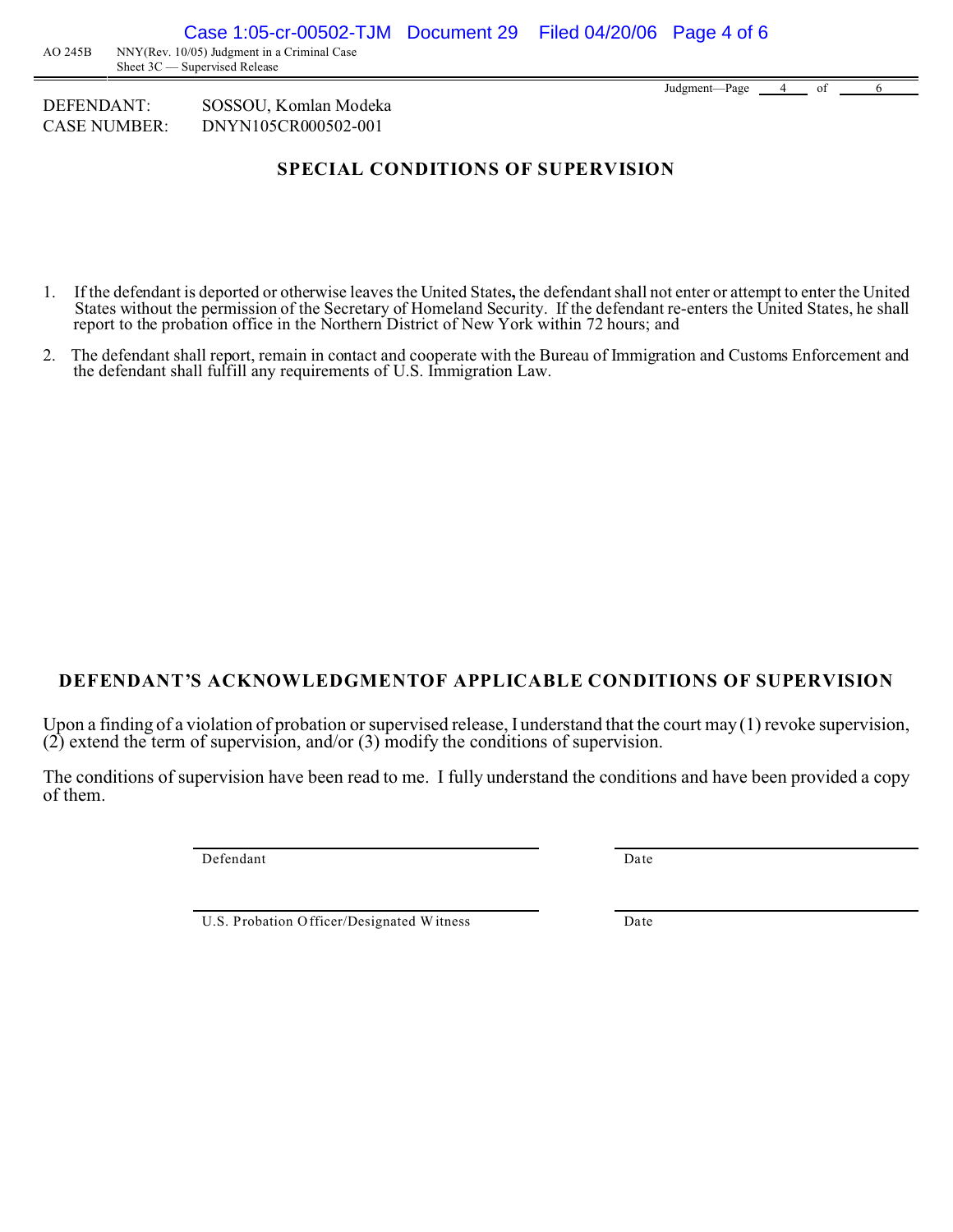| AO 245B | Case 1:05-cr-00502-TJM Document 29<br>NNY(Rev. 10/05) Judgment in a Criminal Case<br>Sheet 5 — Criminal Monetary Penalties                                                                                                                                                                                                                                         |                                            | Filed 04/20/06 Page 5 of 6 |                                                         |
|---------|--------------------------------------------------------------------------------------------------------------------------------------------------------------------------------------------------------------------------------------------------------------------------------------------------------------------------------------------------------------------|--------------------------------------------|----------------------------|---------------------------------------------------------|
|         | DEFENDANT:<br>SOSSOU, Komlan Modeka<br>DNYN105CR000502-001<br><b>CASE NUMBER:</b>                                                                                                                                                                                                                                                                                  | <b>CRIMINAL MONETARY PENALTIES</b>         |                            | Judgment — Page $\frac{5}{2}$<br>of<br>6                |
|         | The defendant must pay the total criminal monetary penalties under the schedule of payments on Sheet 6.                                                                                                                                                                                                                                                            |                                            |                            |                                                         |
|         | Assessment<br>100<br><b>TOTALS</b><br>\$                                                                                                                                                                                                                                                                                                                           | Fine<br>\$ None                            |                            | <b>Restitution</b><br>\$ None                           |
|         | The determination of restitution is deferred until<br>be entered after such determination.                                                                                                                                                                                                                                                                         |                                            |                            | . An Amended Judgment in a Criminal Case (AO 245C) will |
|         | The defendant must make restitution (including community restitution) to the following payees in the amount listed below.                                                                                                                                                                                                                                          |                                            |                            |                                                         |
|         | If the defendant makes a partial payment, each payee shall receive an approximately proportioned payment, unless specified otherwise in<br>the priority order or percentage payment column below. However, pursuant to 18 U.S.C. § 3664(1), all nonfederal victims must be paid<br>before the United States is paid.                                               |                                            |                            |                                                         |
|         | Name of Payee<br>Total Loss*                                                                                                                                                                                                                                                                                                                                       |                                            | <b>Restitution Ordered</b> | <b>Priority or Percentage</b>                           |
|         |                                                                                                                                                                                                                                                                                                                                                                    |                                            |                            |                                                         |
|         | \$<br><b>TOTALS</b>                                                                                                                                                                                                                                                                                                                                                |                                            | $\sim$                     |                                                         |
| ΙI      | Restitution amount ordered pursuant to plea agreement \$                                                                                                                                                                                                                                                                                                           |                                            |                            |                                                         |
| ΙI      | The defendant must pay interest on restitution and a fine of more than \$2,500, unless the restitution or fine is paid in full before the fifteenth<br>day after the date of the judgment, pursuant to 18 U.S.C. § 3612(f). All of the payment options on Sheet 6 may be subject to penalties for<br>delinquency and default, pursuant to 18 U.S.C. $\S 3612(g)$ . |                                            |                            |                                                         |
| ப       | The court determined that the defendant does not have the ability to pay interest and it is ordered that:                                                                                                                                                                                                                                                          |                                            |                            |                                                         |
|         | the interest requirement is waived for the                                                                                                                                                                                                                                                                                                                         | $\Box$ fine<br>$\Box$ restitution.         |                            |                                                         |
|         | $\Box$ fine<br>the interest requirement for the                                                                                                                                                                                                                                                                                                                    | $\Box$ restitution is modified as follows: |                            |                                                         |
|         | * Findings for the total amount of losses are required under Chapters 109A, 110, 110A, and 113A of Title 18 for offenses committed on or after<br>September 13, 1994, but before April 23, 1996.                                                                                                                                                                   |                                            |                            |                                                         |